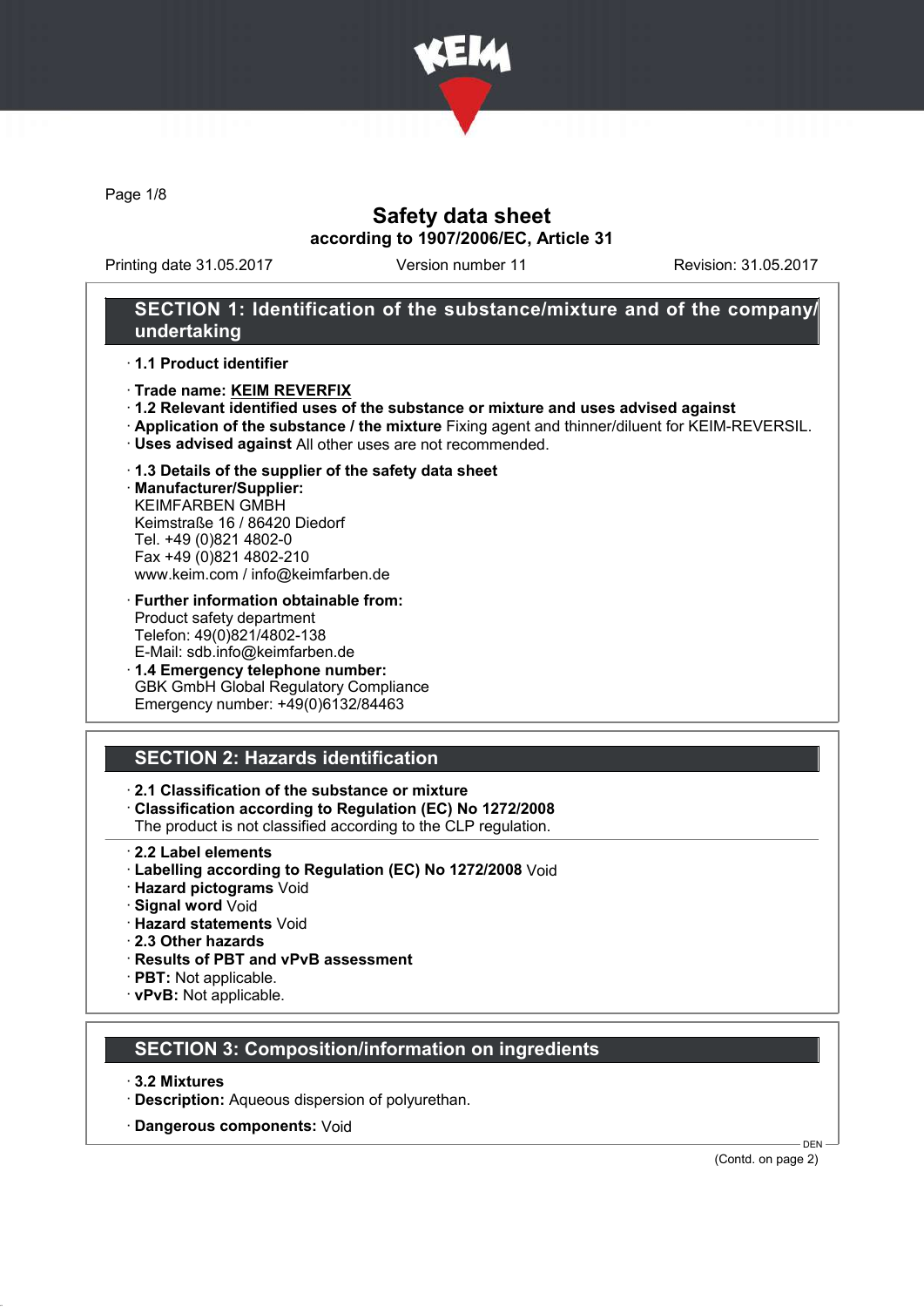

Page 2/8

## Safety data sheet according to 1907/2006/EC, Article 31

Printing date 31.05.2017 Version number 11 Revision: 31.05.2017

Trade name: KEIM REVERFIX

(Contd. of page 1)

## SECTION 4: First aid measures

- · 4.1 Description of first aid measures
- · General information: When seeing the doctor we suggest to present this safety data sheet.
- · After inhalation: Supply fresh air; consult doctor in case of complaints.
- · After skin contact: Immediately wash with water and soap and rinse thoroughly.
- Do not use solvents or thinners.

If skin irritation continues, consult a doctor.

- · After eye contact:
- Rinse opened eye for several minutes under running water. Then consult a doctor.
- · After swallowing:

Rinse mouth and throat well with water.

Do not induce vomiting; call for medical help immediately.

- · 4.2 Most important symptoms and effects, both acute and delayed No further relevant information available.
- · 4.3 Indication of any immediate medical attention and special treatment needed No further relevant information available.

# SECTION 5: Firefighting measures

- · 5.1 Extinguishing media
- · Suitable extinguishing agents: Use fire extinguishing methods suitable to surrounding conditions. · 5.2 Special hazards arising from the substance or mixture

In case of fire, the following can be released: carbon oxide (COx)

Nitrogen oxides (NOx)

- · 5.3 Advice for firefighters
- · Protective equipment: Wear self-contained respiratory protective device.
- · Additional information

The product itself is inflammable. The remaining polymer after ablating of the aqueous phase is flammable.

Cool endangered receptacles with water spray.

Dispose of fire debris and contaminated fire fighting water in accordance with official regulations. In case of fire do not breathe smoke, fumes and vapours.

# SECTION 6: Accidental release measures

· 6.1 Personal precautions, protective equipment and emergency procedures Ensure adequate ventilation

Avoid contact with skin and eyes.

Respect the protection rules (see section 7 a. 8).

Particular danger of slipping on leaked/spilled product.

· 6.2 Environmental precautions:

Do not allow product to reach soil, sewage system or any water course. Follow local governmental rules and regulations.

(Contd. on page 3)

<sup>-</sup> DEN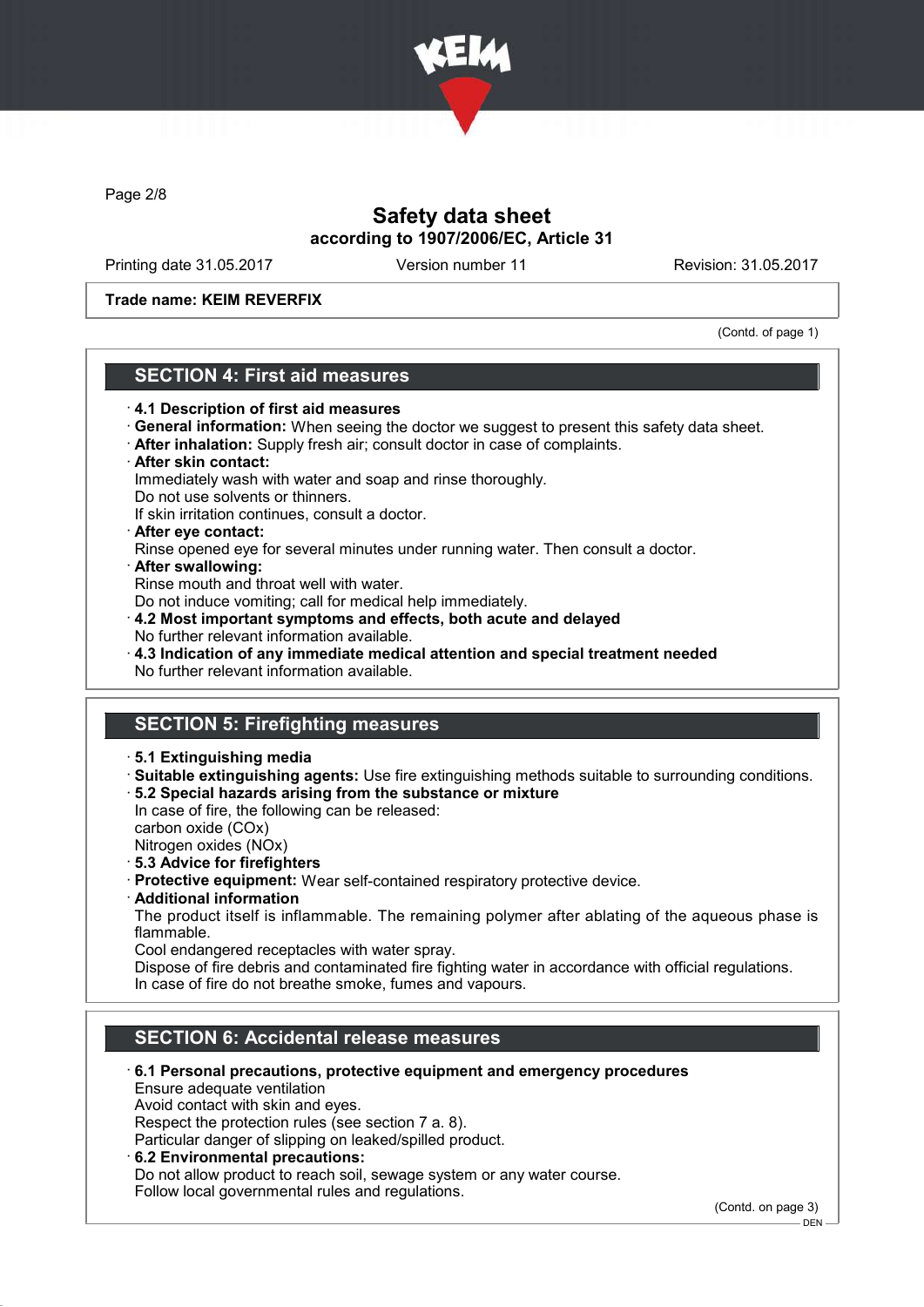

Page 3/8

# Safety data sheet according to 1907/2006/EC, Article 31

Printing date 31.05.2017 Version number 11 Revision: 31.05.2017

### Trade name: KEIM REVERFIX

| (Contd. of page 2)<br>6.3 Methods and material for containment and cleaning up:<br>Absorb with liquid-binding material (sand, diatomite, acid binders, universal binders, sawdust).<br>Dispose of the material collected according to regulations.<br>Clear contaminated areas thoroughly.<br>6.4 Reference to other sections<br>See Section 7 for information on safe handling.<br>See Section 8 for information on personal protection equipment.<br>See Section 13 for disposal information. |
|-------------------------------------------------------------------------------------------------------------------------------------------------------------------------------------------------------------------------------------------------------------------------------------------------------------------------------------------------------------------------------------------------------------------------------------------------------------------------------------------------|
| <b>SECTION 7: Handling and storage</b>                                                                                                                                                                                                                                                                                                                                                                                                                                                          |
| · 7.1 Precautions for safe handling<br>Keep receptacles tightly sealed.<br>Avoid contact with skin and eyes.<br>Do not inhale aerosols.<br>See item 8 for information about suitable protective equipment and technical precautions. Respect<br>the protection rules.<br>· Information about fire - and explosion protection: No special measures required.                                                                                                                                     |
| · 7.2 Conditions for safe storage, including any incompatibilities<br>Storage:<br>Requirements to be met by storerooms and receptacles:<br>Store only in unopened original receptacles.<br>Keep in the original containers in a cool and dry place.<br>Suitable material for receptacles and pipes:<br>Stainless steel<br>Polyethylene                                                                                                                                                          |
| Information about storage in one common storage facility: Do not store together with acids.<br>· Further information about storage conditions:<br>Store receptacle in a well ventilated area.<br>Store in a cool place.<br>Protect from frost.<br>Protect from heat and direct sunlight.<br>Storage class: 12<br>· 7.3 Specific end use(s) No further relevant information available.                                                                                                           |
| CECTION 0. Evangelisa anatualalaegoa anatuation                                                                                                                                                                                                                                                                                                                                                                                                                                                 |

# SECTION 8: Exposure controls/personal protection

- · 8.1 Control parameters
- · Ingredients with limit values that require monitoring at the workplace:
- The product does not contain any relevant quantities of materials with critical values that have to be monitored at the workplace.
- · Additional information: The lists valid during the making were used as basis.

(Contd. on page 4)

DEN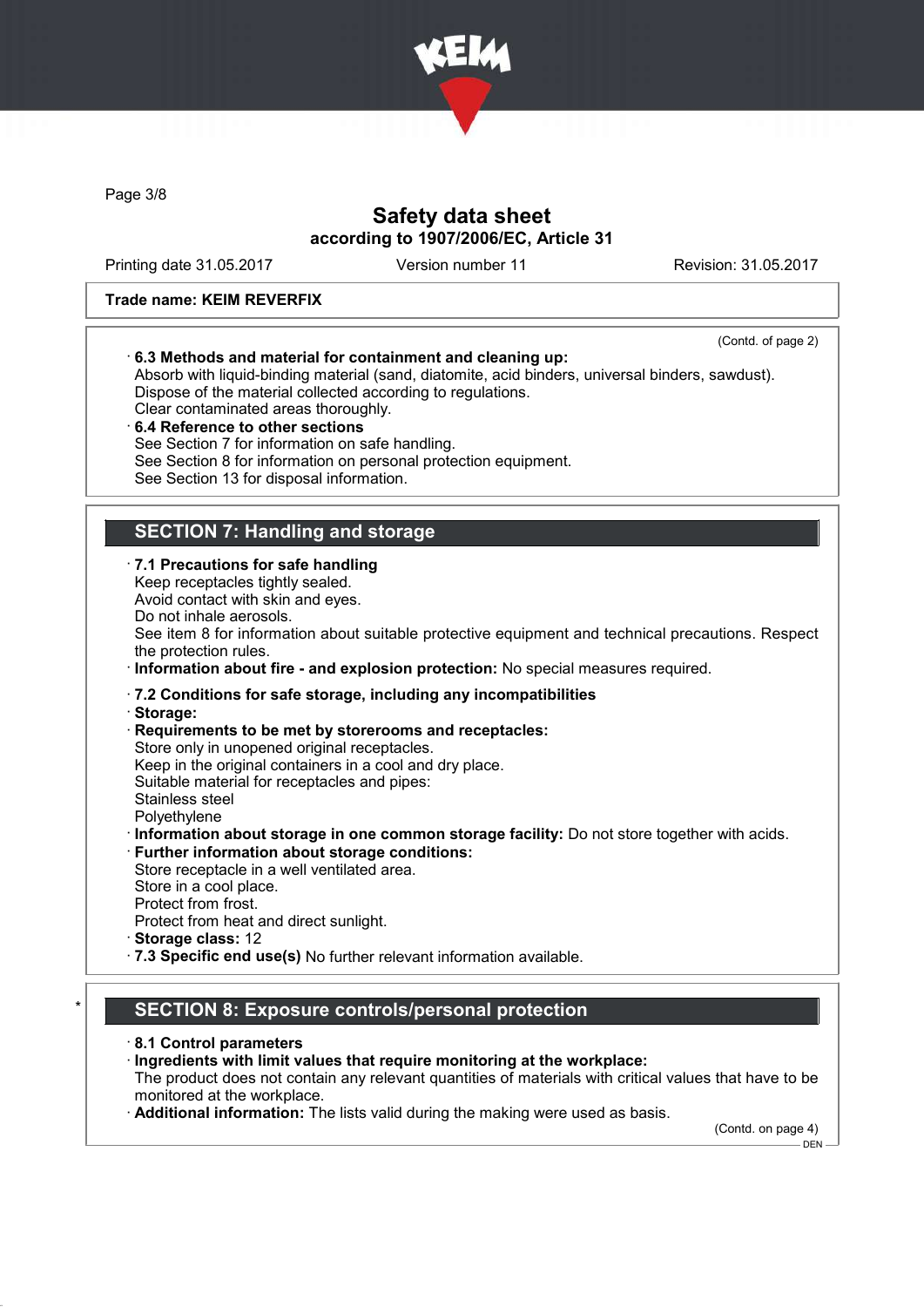

Page 4/8

# Safety data sheet according to 1907/2006/EC, Article 31

Printing date 31.05.2017 Version number 11 Revision: 31.05.2017

### Trade name: KEIM REVERFIX

|                                                              | (Contd. of page 3)                                                                                   |
|--------------------------------------------------------------|------------------------------------------------------------------------------------------------------|
| 8.2 Exposure controls                                        |                                                                                                      |
| · Personal protective equipment:                             |                                                                                                      |
| · General protective and hygienic measures:                  |                                                                                                      |
| Avoid contact with the eyes and skin.                        |                                                                                                      |
| Do not inhale aerosols.                                      |                                                                                                      |
| Wash hands before breaks and at the end of work.             |                                                                                                      |
| Immediately remove all soiled and contaminated clothing      |                                                                                                      |
| <b>Respiratory protection:</b>                               |                                                                                                      |
|                                                              | Use suitable respiratory protective device only when aerosol or mist is formed.                      |
| Combination filter A/P                                       |                                                                                                      |
| · Protection of hands: Protective gloves                     |                                                                                                      |
| · Material of gloves                                         |                                                                                                      |
| suitable material e.g.:<br>Nitrile impregnated cotton-gloves |                                                                                                      |
| Butyl rubber, BR                                             |                                                                                                      |
| Recommended thickness of the material: $\geq 0.5$ mm         |                                                                                                      |
| PVC or PE gloves                                             |                                                                                                      |
| Recommended thickness of the material: $\geq 0.5$ mm         |                                                                                                      |
|                                                              | The selection of the suitable gloves does not only depend on the material, but also on further marks |
|                                                              | of quality and varies from manufacturer to manufacturer. As the product is a preparation of several  |
|                                                              | substances, the resistance of the glove material can not be calculated in advance and has therefore  |
| to be checked prior to the application.                      |                                                                                                      |
| Penetration time of glove material                           |                                                                                                      |
| Value for the permeation: Level $\geq 6$ (480 min)           |                                                                                                      |
|                                                              | The determined penetration times according to EN 374 part III are not performed under practical      |
| is recommended.                                              | conditions. Therefore a maximum wearing time, which corresponds to 50% of the penetration time,      |
|                                                              | The exact break trough time has to be found out by the manufacturer of the protective gloves and     |
| has to be observed.                                          |                                                                                                      |
| <b>Eye protection:</b> Goggles recommended during refilling  |                                                                                                      |
| · Body protection: Protective work clothing                  |                                                                                                      |
|                                                              | · Limitation and supervision of exposure into the environment See Section 12 and 6.2                 |
|                                                              |                                                                                                      |
|                                                              |                                                                                                      |
| <b>SECTION 9: Physical and chemical properties</b>           |                                                                                                      |
| 9.1 Information on basic physical and chemical properties    |                                                                                                      |
| <b>General Information</b>                                   |                                                                                                      |
| $\cdot$ Appearance:                                          |                                                                                                      |
| Form:                                                        | Fluid                                                                                                |
| Colour:                                                      | milky                                                                                                |
| Odour:                                                       | Characteristic                                                                                       |
| <b>Odour threshold:</b>                                      | Not determined.                                                                                      |
| · pH-value at 20 °C:                                         | $~28$ *                                                                                              |
|                                                              |                                                                                                      |
| · Change in condition                                        | Undetermined.                                                                                        |
| <b>Melting point/freezing point:</b>                         |                                                                                                      |
|                                                              |                                                                                                      |
|                                                              | (Contd. on page 5)<br>$DEN -$                                                                        |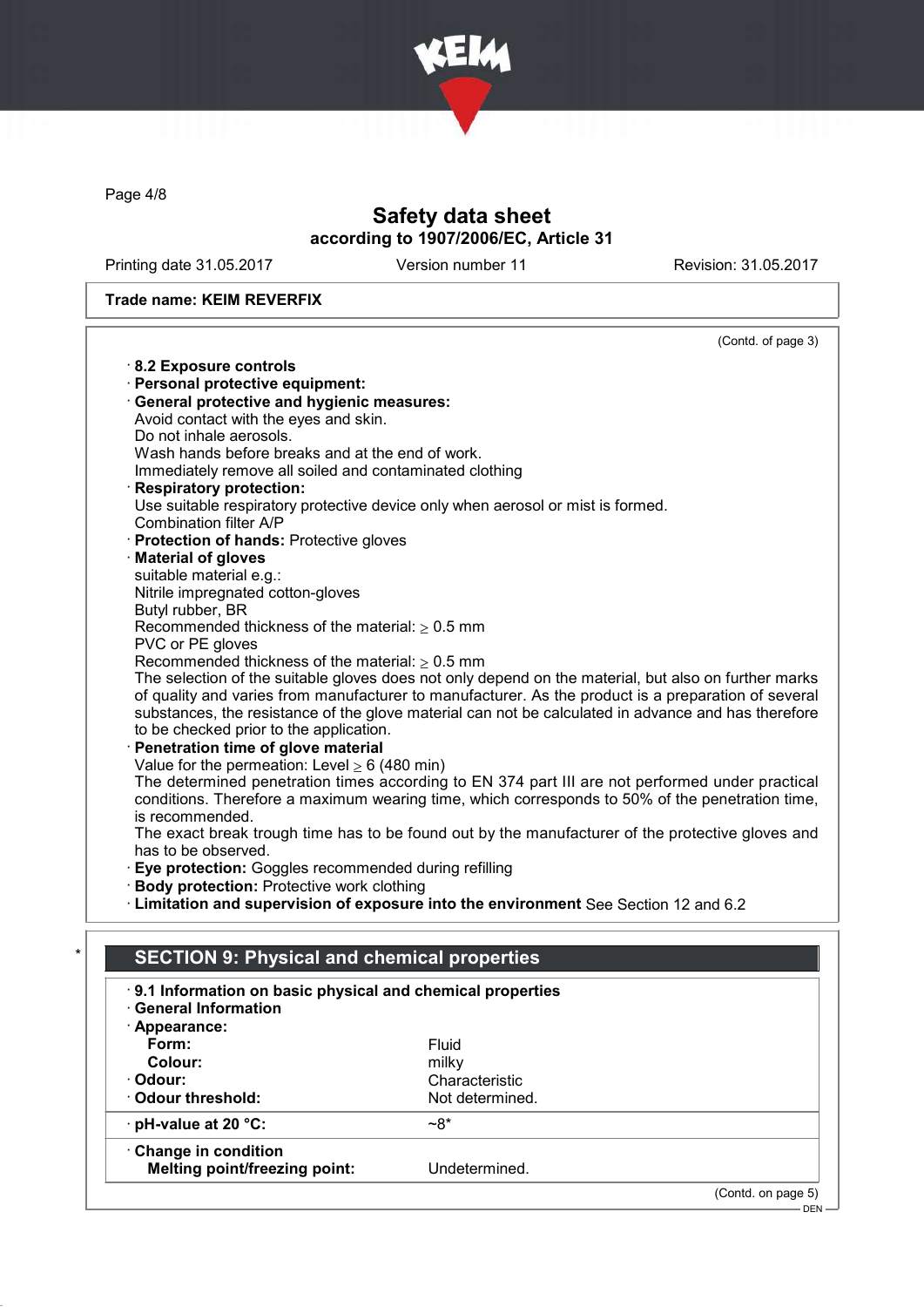

Page 5/8

# Safety data sheet according to 1907/2006/EC, Article 31

Printing date 31.05.2017 Version number 11 Revision: 31.05.2017

Trade name: KEIM REVERFIX

| Initial boiling point and boiling range: $~100$ °C                              |
|---------------------------------------------------------------------------------|
| Not applicable.                                                                 |
| Not applicable.                                                                 |
| Not determined.                                                                 |
| Not determined.                                                                 |
| Product is not selfigniting.                                                    |
| Product does not present an explosion hazard.                                   |
|                                                                                 |
| Not applicable.                                                                 |
| Not applicable.                                                                 |
| Not applicable.                                                                 |
| $~23$ hPa                                                                       |
| 1.0-1.1 $*$ g/cm <sup>3</sup>                                                   |
| Not determined.                                                                 |
| Not applicable.                                                                 |
| Not applicable.                                                                 |
|                                                                                 |
| Fully miscible.                                                                 |
| Not applicable.                                                                 |
|                                                                                 |
| Not determined.                                                                 |
| Not determined.                                                                 |
| * The values are for freshly produced material and may<br>change with the time. |
|                                                                                 |

# **SECTION 10: Stability and reactivity**

· 10.1 Reactivity No further relevant information available.

· 10.2 Chemical stability Stable under normal conditions of storage and use.

· Thermal decomposition / conditions to be avoided:

No decomposition if used according to specifications.

· 10.3 Possibility of hazardous reactions No dangerous reactions known.

· 10.4 Conditions to avoid No further relevant information available.

· 10.5 Incompatible materials: Acids

· 10.6 Hazardous decomposition products:

In case of fire, the following can be released: carbon oxide (COx)

Nitrogen oxides (NOx)

(Contd. on page 6)

 $-$  DEN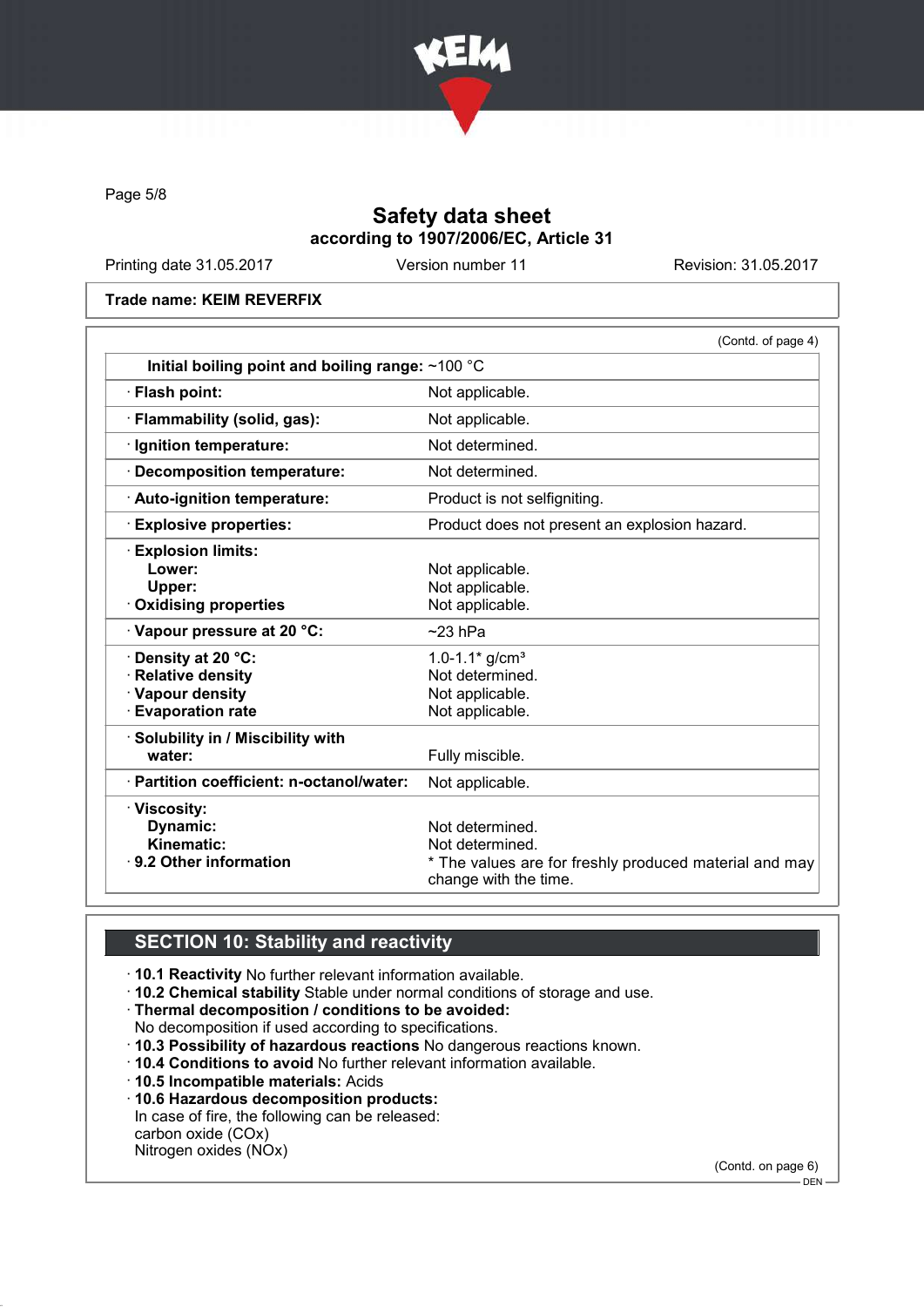

Page 6/8

## Safety data sheet according to 1907/2006/EC, Article 31

Printing date 31.05.2017 Version number 11 Revision: 31.05.2017

### Trade name: KEIM REVERFIX

No hazardous decomposition products if stored and handled as prescribed.

(Contd. of page 5)

# **SECTION 11: Toxicological information**

- · 11.1 Information on toxicological effects
- · Acute toxicity Based on available data, the classification criteria are not met.
- · Primary irritant effect:
- · Skin corrosion/irritation Frequent persistent contact with the skin may cause skin irritation.
- · Serious eye damage/irritation In case of longer exposure, irritating effect is possible.
- · during inhalation: Irritant effect possible.
- · during swallowing: Irritant effect possible
- · Respiratory or skin sensitisation Based on available data, the classification criteria are not met.
- · Other information (about experimental toxicology):
- Experimental analysis are not available.

The product was not tested. The statements on toxicology have been derived from the properties of the individual components.

- · CMR effects (carcinogenity, mutagenicity and toxicity for reproduction) not applicable
- · Germ cell mutagenicity Based on available data, the classification criteria are not met.
- · Carcinogenicity Based on available data, the classification criteria are not met.
- · Reproductive toxicity Based on available data, the classification criteria are not met.
- · STOT-single exposure Based on available data, the classification criteria are not met.
- · STOT-repeated exposure Based on available data, the classification criteria are not met.
- · Aspiration hazard Based on available data, the classification criteria are not met.

## **SECTION 12: Ecological information**

- · 12.1 Toxicity
- · Aquatic toxicity: No further relevant information available.
- · 12.2 Persistence and degradability No further relevant information available.
- · 12.3 Bioaccumulative potential No further relevant information available.
- · 12.4 Mobility in soil No further relevant information available.
- · Additional ecological information:
- · AOX-indication:

Due to the substance of content which do not include organic jointed halogens, the product can not take influence on the AOX-load of the waste water.

According to the formulation contains the following heavy metals and compounds from the EU guideline NO. 2006/11/EC:

According to our current data base the product does not consist of any heavy metals or substances of EU-directives 76/464/EWG.

General notes:

At present there are no ecotoxicological assessments.

Do not allow product to reach ground water, water course or sewage system.

Water hazard class 1 (German Regulation) (Self-assessment): slightly hazardous for water

- · 12.5 Results of PBT and vPvB assessment
- · PBT: Not applicable.

· vPvB: Not applicable.

(Contd. on page 7)

DEN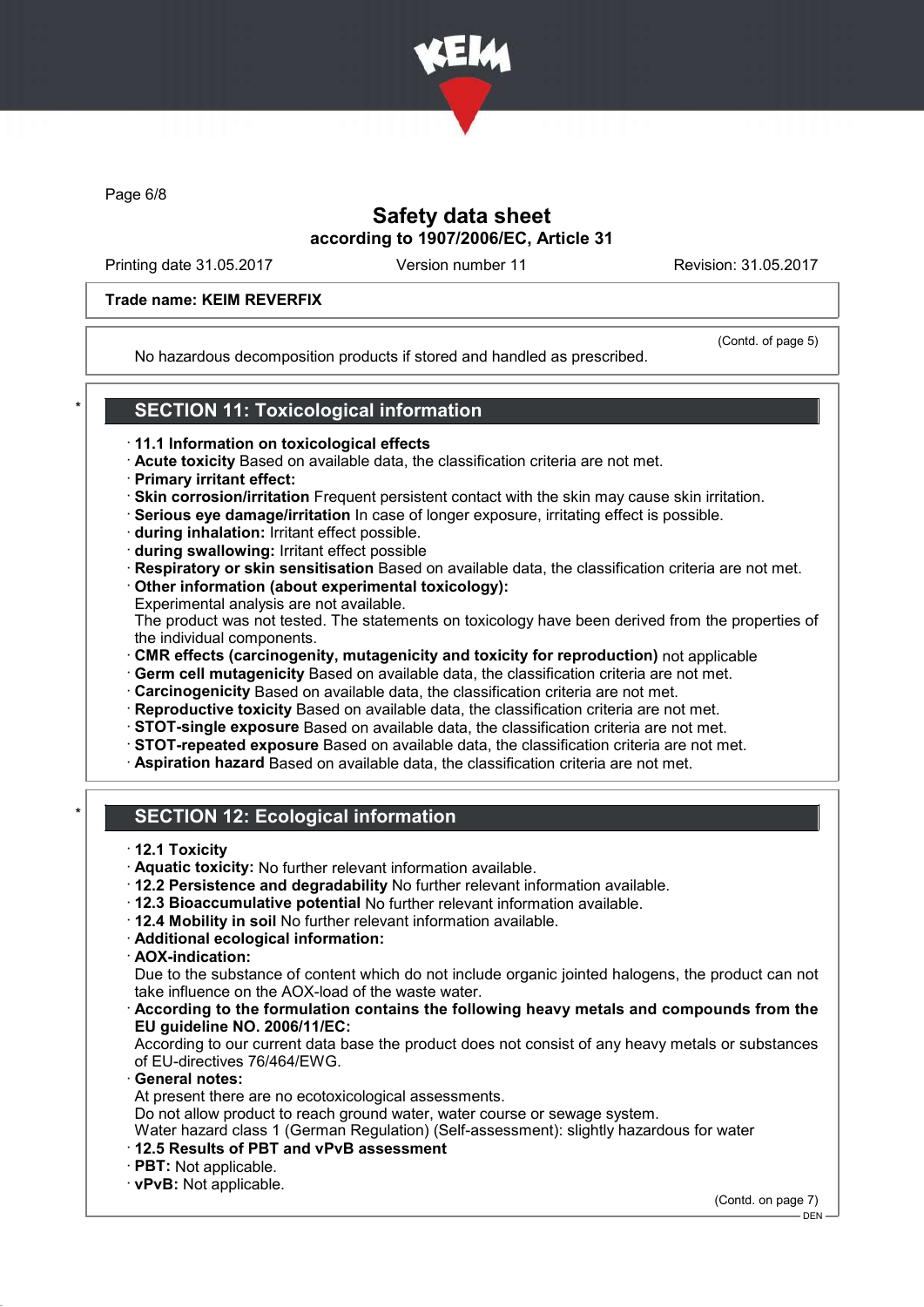

Page 7/8

## Safety data sheet according to 1907/2006/EC, Article 31

Printing date 31.05.2017 Version number 11 Revision: 31.05.2017

### Trade name: KEIM REVERFIX

### · 12.6 Other adverse effects No further relevant information available.

(Contd. of page 6)

## SECTION 13: Disposal considerations

### · 13.1 Waste treatment methods

### **Recommendation**

Must not be disposed with household garbage. Do not allow product to reach sewage system. Disposal must be made according to official regulations.

## · European waste catalogue

08 01 12 waste paint and varnish other than those mentioned in 08 01 11

· Uncleaned packaging:

· Recommendation: Disposal must be made according to official regulations.

· Recommended cleansing agents: Water, if necessary with cleansing agents.

| <b>SECTION 14: Transport information</b>                                   |                                                               |
|----------------------------------------------------------------------------|---------------------------------------------------------------|
| 14.1 UN-Number<br>· ADR, IMDG, IATA                                        | Void                                                          |
| 14.2 UN proper shipping name<br>· ADR, IMDG, IATA                          | Void                                                          |
| 14.3 Transport hazard class(es)                                            |                                                               |
| · ADR, IMDG, IATA<br>· Class                                               | Void                                                          |
| ⋅ 14.4 Packing group<br>· ADR, IMDG, IATA                                  | Void                                                          |
| 14.5 Environmental hazards:<br>· Marine pollutant:                         | N٥                                                            |
| 14.6 Special precautions for user                                          | Not applicable.                                               |
| 14.7 Transport in bulk according to Annex II<br>of Marpol and the IBC Code | Not applicable.                                               |
| · Transport/Additional information:                                        | No dangerous good in sense of these transport<br>regulations. |
| · UN "Model Regulation":                                                   | Void                                                          |
|                                                                            | $DEN -$                                                       |

(Contd. on page 8)